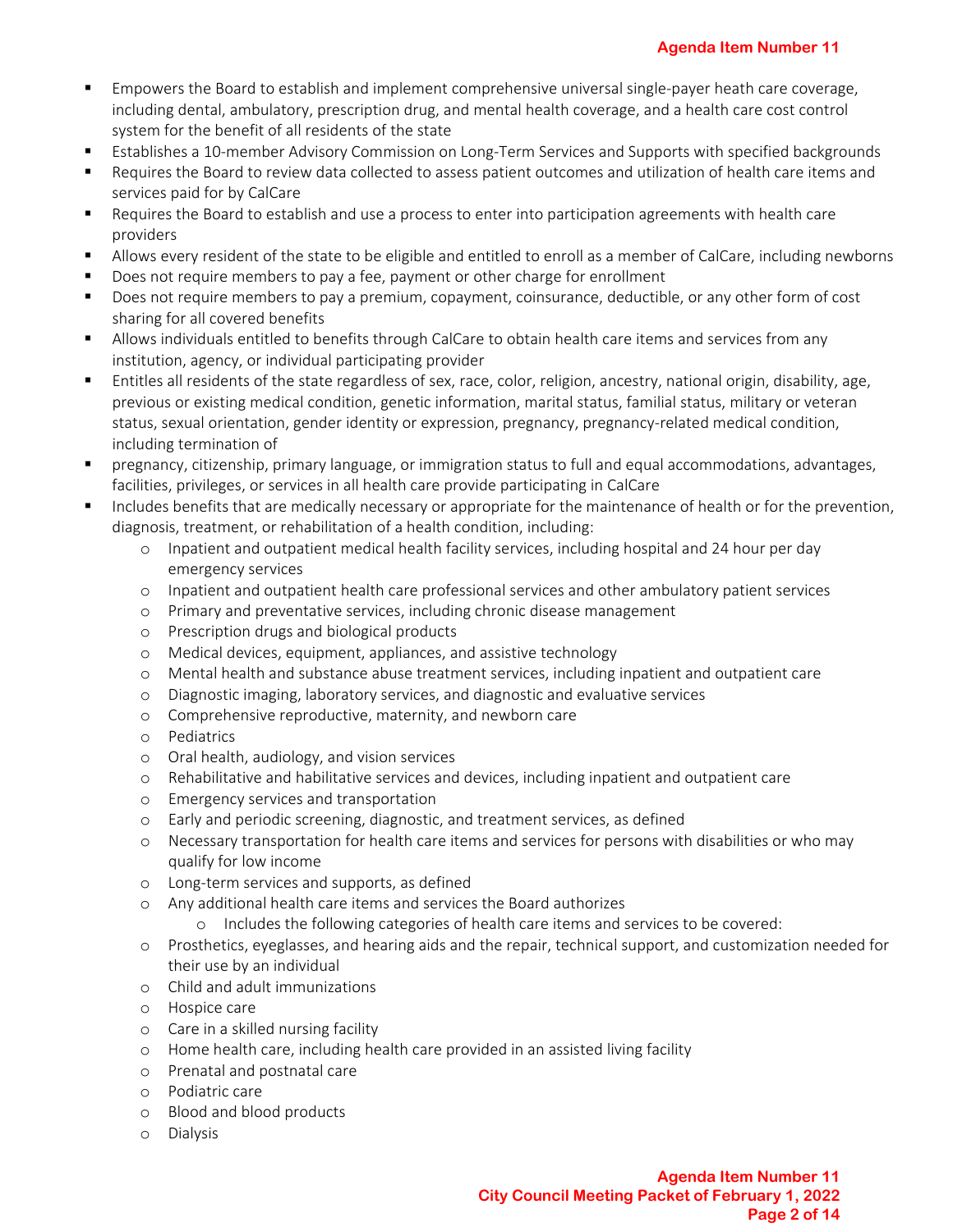- o Community-based adult services, as defined
- o Dietary and nutritional therapies determined appropriate by the board.
- o Therapies that are shown by the National Center for Complementary and Integrative Health in the National Institutes of Health to be safe and effective, including chiropractic care and acupuncture
- o Health care items and services previously covered by county integrated health and human services programs, as defined
- o Health care items and services previously covered by a regional center for persons with developmental disabilities, as defined
- o Language interpretation and translation for health care items and services, including sign language and braille or other services needed for individuals with communication barriers
- Covers new and pre-existing health conditions
- Defines the conditions for which health care providers may participate in CalCare
- Requires the Board to adopt regulations regarding contracting for, and establishing payment methodologies for, covered health care items and services provided to members under CalCare by participating providers
- Requires the Board, in consultation with relevant state agencies, to negotiate prices to be paid for pharmaceuticals, medical supplies, medical technology, and medically necessary assistive equipment covered through CalCare
- Requires the Board, in consultation with relevant state agencies and health care groups, to establish a prescription drug formulary system
- Requires the Board to establish a single standard of safe, therapeutic, and effective care for all residents of the state
- Authorizes the Board to seek federal waivers and other federal approvals and arrangements to operate CalCare, including Medicare administration in California
- Creates the CalCare Trust Fund in the State Treasury
- Establishes that it is the intent of the Legislature to develop a revenue plan
- Establishes the process under which collective negotiation and action is allowed Federal legislation which would guarantee health care for all, including S.1129 (2019-2020) and the Medicare for All Act (H.R. 1976), has been introduced from time to time and would have a similar effect on the health care system as AB 1400, but on a nationwide scale.

#### DISCUSSION:

The resolution attached to this item supports legislation which would enact universal health care on either a statewide and national basis, and authorizes the Mayor to submit letters of support on behalf of the Council for legislation with the following characteristics:

- Universal in scope (i.e. provides medical coverage for all residents within a defined area)
- Is free at the point of service (no premiums, copays, deductibles, or other cost-sharing mechanisms)
- Provides preventative, diagnostic, treatment, and rehabilitative coverage
- Covers a wide range of health care items and services

• Cost neutral or positive to the health care recipient (i.e. new single-payer cost through the state or federal government is equal to or less than the cost of premiums, copays, deductibles, and/or other health care charges through the existing, multi-payer system)

The benefits of a guaranteed health care system include eliminating catastrophic, unexpected health care costs (i.e. no medical bill bankruptcy), no denials of preventative health care or forcing residents to use the emergency room due to lack of health insurance, reduced health care cost complexity (e.g. no copays, deductibles, or out of pocket costs for covered health care items or services), reduction of health care premiums paid by businesses and municipalities, and decoupling the connection between employment and ability to maintain health coverage.

Attachment 1 contains a list of frequently asked questions complied by AB 1400's author, Assemblymember Ash Kalra, states that studies have shown that single-payer health care systems with comprehensive coverage produces savings on health care costs compared to the existing, multi-payer system.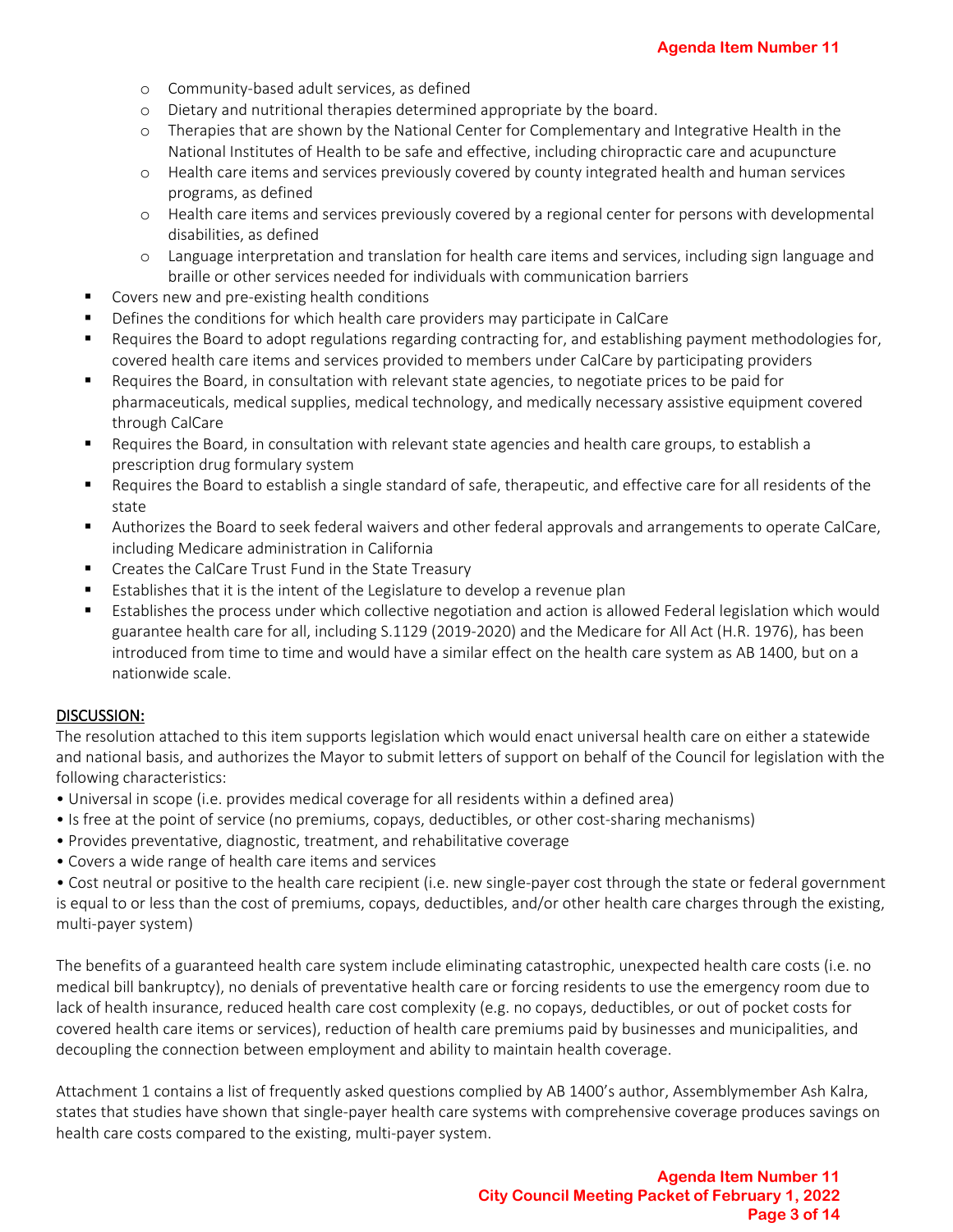#### CITY COUNCIL AND/OR GENERAL PLAN GOALS:

Goal 5 - Provide Open and Responsive Municipal Government Leadership

#### PUBLIC COMMENT:

As of the writing of this staff report, the City has not received any public comment. However, if public comment is received from interested parties following the publication and distribution of this staff report, it will be provided to the City Council as supplemental materials before or at the meeting. In addition, public comments may be offered during the public comment portion of the agenda item.

#### PUBLIC NOTICE:

This item was noticed in accordance with the Ralph M. Brown Act and was available for public viewing and review at least 72 hours prior to scheduled meeting date.

#### FISCAL IMPACT:

There is no fiscal impact to approval of this item tonight. However, should a single-payer plan be passed at the state or federal level, it would have an uncertain effect on City finances, depending on how it is funded. It could result in a significant decrease in costs for employers like the City as health premiums go away, but other employer-based taxes may increase to offset that.

#### RECOMMENDATION:

That the City Council approve the Resolution Supporting Legislation Guaranteeing Healthcare to All.

#### Attachment:

Proposed Resolution Question/Answer Handout from Assembly Member Ash Kalra (D-San Jose) CalCare Pamphlet Public Comment Received Prior to posting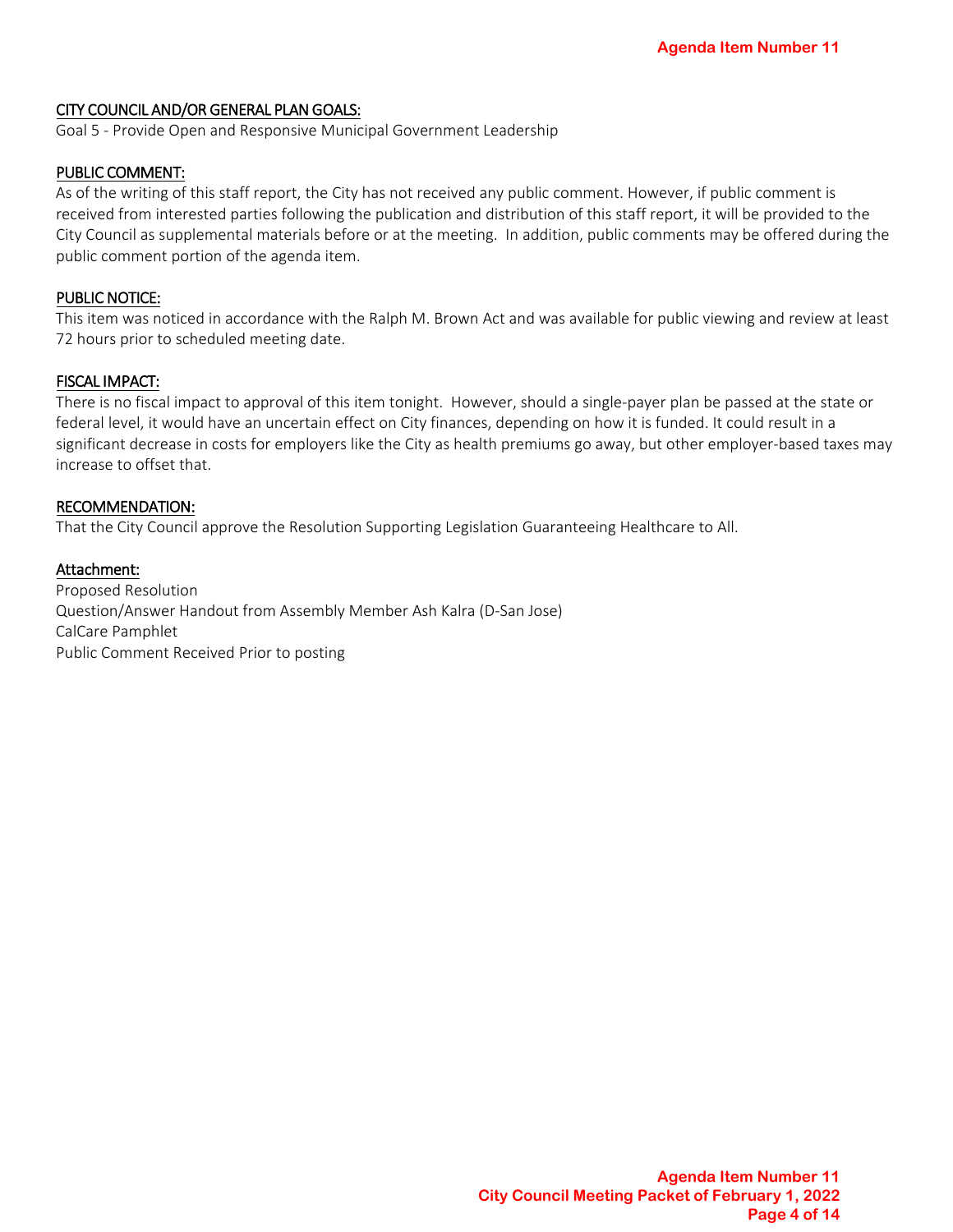#### RESOLUTION NUMBER XXXX-2022

A Resolution of the City Council of the City of Sebastopol Supporting Legislation for Guaranteed Health Care for All

WHEREAS every resident in Sebastopol deserves high-quality healthcare, and

WHEREAS the ever-increasing costs of care, which are further elevated due to the pandemic, challenge already strapped municipal budgets, and

WHEREAS the pandemic has led to the loss of employer-sponsored health insurance—showing the shortcoming of tying health insurance to employment, and

WHEREAS the vast majority of households and small businesses in Sebastopol would save money under a single-payer healthcare system and physicians would be able to focus on efficiently providing the best care possible for all residents, and

WHEREAS comprehensive single-payer health care is expected to reduce health care costs compared to the existing multi-payer health care system; and

WHEREAS, the benefits of a guaranteed health care system include eliminating catastrophic, unexpected health care costs, eliminating denials of preventative health care and forcing residents to use the emergency room due to lack of health insurance, reduced health care cost complexity, reduction of health care premiums paid by businesses and municipalities, and decoupling the connection between employment and ability to maintain health coverage; and

WHEREAS, single-payer health care systems such as the federal Medicare for All Act and CalCare would provide health insurance that covers all necessary medical care including prescription drugs, hospital, surgical and outpatient services, primary and preventive care, emergency services, reproductive care, dental and vision care, and long term care; and

WHEREAS both the federal Medicare for All Act of 2021 and the state CalCare bill will guarantee that all residents of Sebastopol will be fully covered for healthcare without co-pays, deductibles, or other out-ofpocket costs, and would save millions in taxpayer dollars now spent on premiums that provide often inadequate health insurance coverage for government employees.

NOW, THEREFORE, BE IT RESOLVED by the City Council of the City of Sebastopol that the City of Sebastopol urges the U.S. Congress and the California state legislature to pass legislation to create a single-payer system that will provide all residents with universal, comprehensive, and equitable health coverage; and

BE IT FURTHER RESOLVED that the City Council of the City of Sebastopol hereby declares its support for health care legislation with the following characteristics:

- Universal in scope
- Free at the point of service
- Provides preventative, diagnostic, treatment, and rehabilitative coverage
- Covers a wide range of health care items and services
- Cost neutral or positive to the health care recipient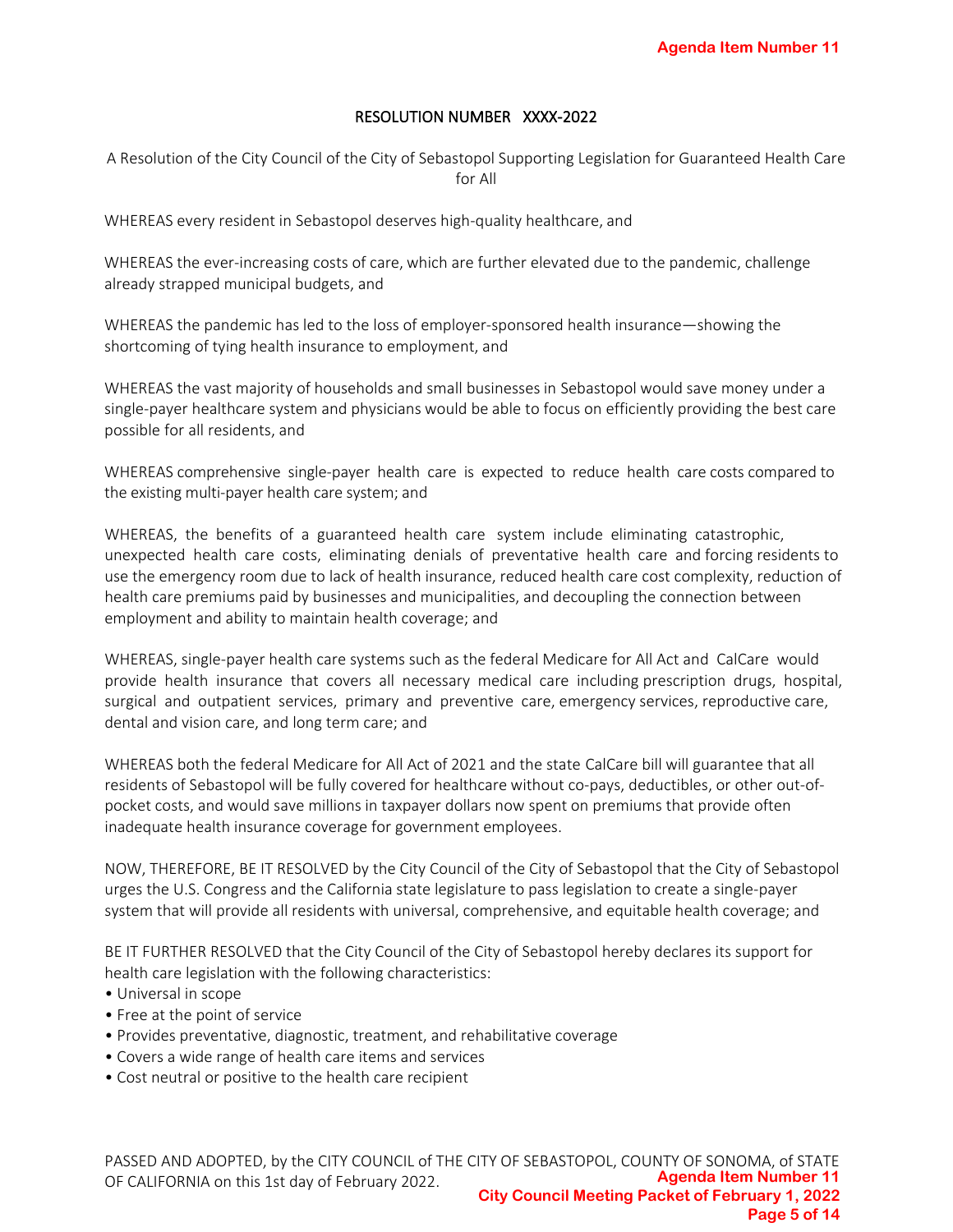I, the undersigned, hereby certify that the foregoing Resolution was duly adopted by City of Sebastopol City Council following a roll call vote:

VOTE:

Ayes:

Noes: Absent:

Abstain:

APPROVED:

Patrick Slayter, Mayor

ATTEST:

Mary Gourley, Assistant City Manager/City Clerk, MMC

APPROVED AS TO FORM:

Larry McLaughlin, City Attorney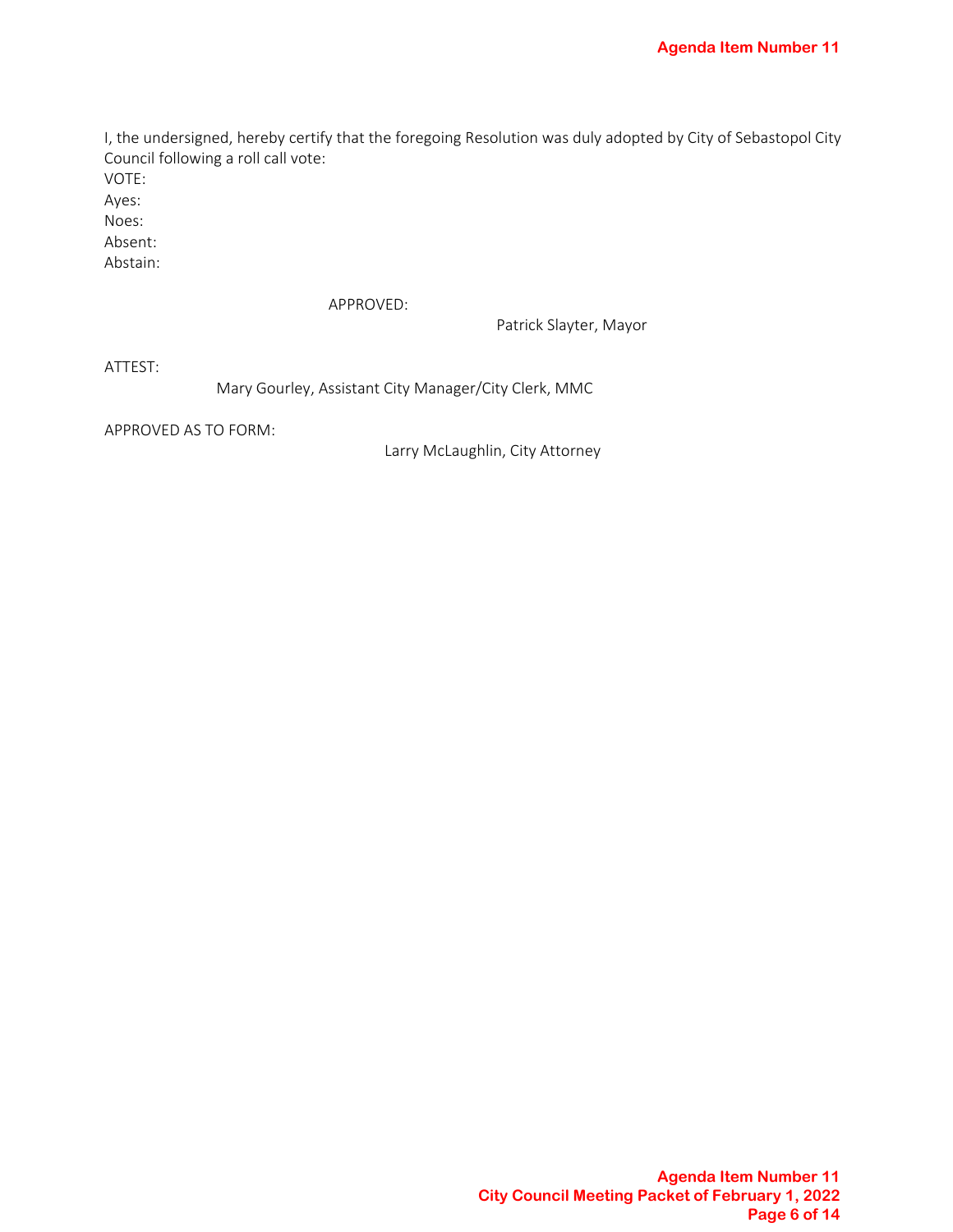## AB 1400, CalCare, Frequently Asked Questions

## What would AB 1400, the California Guaranteed Health Care for All Act, accomplish?

The California Guaranteed Health Care for All Act, or AB 1400, would enact a comprehensive framework of governance, benefits, program standards, and health care cost controls for a single-payer health care coverage system in California. This system would be called CalCare, and it would be available to all California residents. By passing this policy framework, California can set in motion state consolidation of existing health care programs, obtain necessary federal waivers, and determine public financing.

## What is the guaranteed benefit coverage under CalCare?

CalCare is designed to cover all medically necessary and appropriate care as determined by a patient's treating physician or health care professional and consistent with the patient's best interest and wishes. Californians will have access to comprehensive health care coverage, including and not limited to all primary and preventive care, hospital and outpatient services, prescription drugs, dental, vision, audiology, reproductive health services, maternity and newborn care, long-term services and supports, mental health and substance abuse treatment, laboratory and diagnostic services, and ambulatory services.

## Will there be any copays, deductibles, or out-of-pocket costs for accessing CalCare benefits?

No, Californians would receive health care services and other defined benefits without having to pay any copays, reach a deductible, or provide other out-of-pocket costs.

## Who is eligible for CalCare?

Every California resident would be eligible to receive benefits under the CalCare program regardless of their citizenship or immigration status. Residency would be determined by the principles and requirements used by Medi-Cal. Additionally, a college or university would be able to purchase CalCare coverage for a student or student's dependent who is not a California resident. AB 1400 also prohibits health care providers from discriminating based on citizenship or immigration status.

## Can States implement a publicly financed single payer system in the United States?

Yes, a State single-payer health care program could be granted a Medicare innovation waiver or other federal waivers that would make it possible for a State to capture or administer federal health care dollars and enroll residents that are traditionally covered by Medicare or other federal health care programs. In fact, the ability for States to "pass-through" or use federal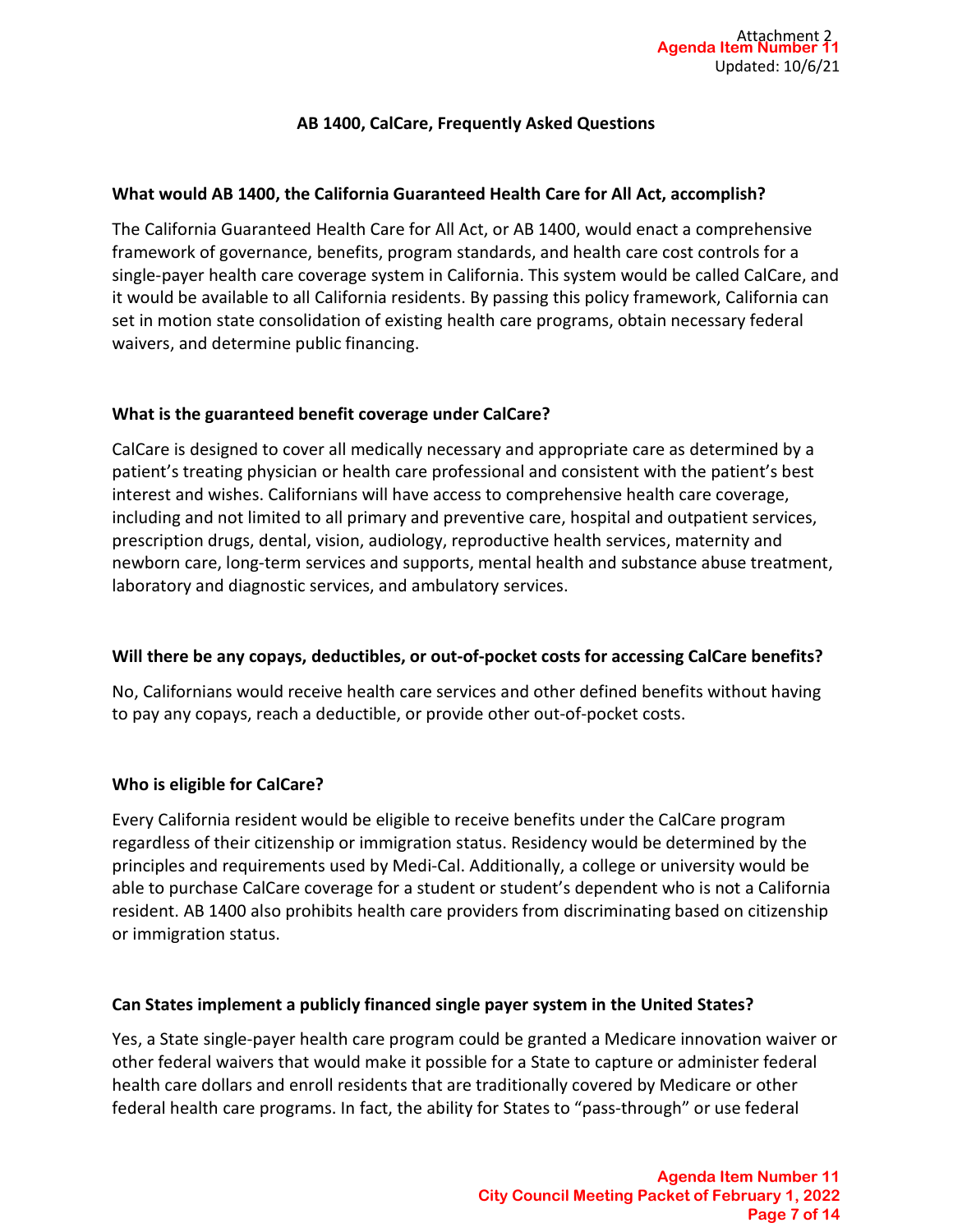funding for implementing innovative health care programs, like single-payer, was envisioned under the Patient Protection and Affordable Care Act (PPACA). Specifically, the U.S. Health and Human Services Secretary could exercise waiver authority under Section 1332 of the PPACA to integrate federal programs with a publicly financed single-payer health care system in California if the State includes a detailed plan.

## How much will AB 1400 cost or save in the long-term?

Study after study has shown that a single-payer health care system with comprehensive coverage for all would produce massive savings on health care costs, and as a result of singlepayer savings, California could provide better health care coverage to all people and do so for less money than our current system. By simplifying our health care system, CalCare would save billions in administrative costs. By directing negotiating prescription drug prices and provider payments on a statewide basis, CalCare would be able to lower prices for drugs and health care services, resulting in substantial savings overall.

Currently, the total health care spending in California is roughly \$400 billion annually and funded by a patchwork of pay sources and administrative waste largely due to the complexity of our fragmented health system. The cost of a single-payer system, however, is envisioned to be lower than the cost of the current multi-payer system. This assumption is supported by highlevel meta-analysis of single-payer systems (Cai et al., 2020) that estimated lower costs due to simplified administration and projected long-term net savings from a more tightly controlled rate of growth. A cost comparison of California's current system and a proposed single-payer system that provided comprehensive coverage to all California residents by PERI (Pollin et al., 2017) found that the single-payer system would have a net savings of saved 10% relative to our current system.

AB 1400 includes cost-controls and would minimize new spending by consolidating existing funds and redirecting funds spent on administrative waste toward providing more equitable health care to all Californians.

## How does AB 1400 control health care costs?

CalCare controls health care costs in several different ways. First, a simplified payment system constitutes the largest area of reduced spending, as there is strong evidence that billing and insurance-related administration account for higher system-wide costs. AB 1400 would also establish reasonable payment methodologies for health care providers that align with actual costs of care rather than profit. Additionally, leveraging its negotiating power as the single payer for health care in California, CalCare would be able to obtain reasonable prices for prescription drugs and other provider payments through direct negotiations with drug manufacturers, hospitals, doctors, and other providers.

In order to ensure that hospitals and larger institutional providers do not have unsustainable rates of growth, CalCare would negotiate adequate global budgets to cover all operating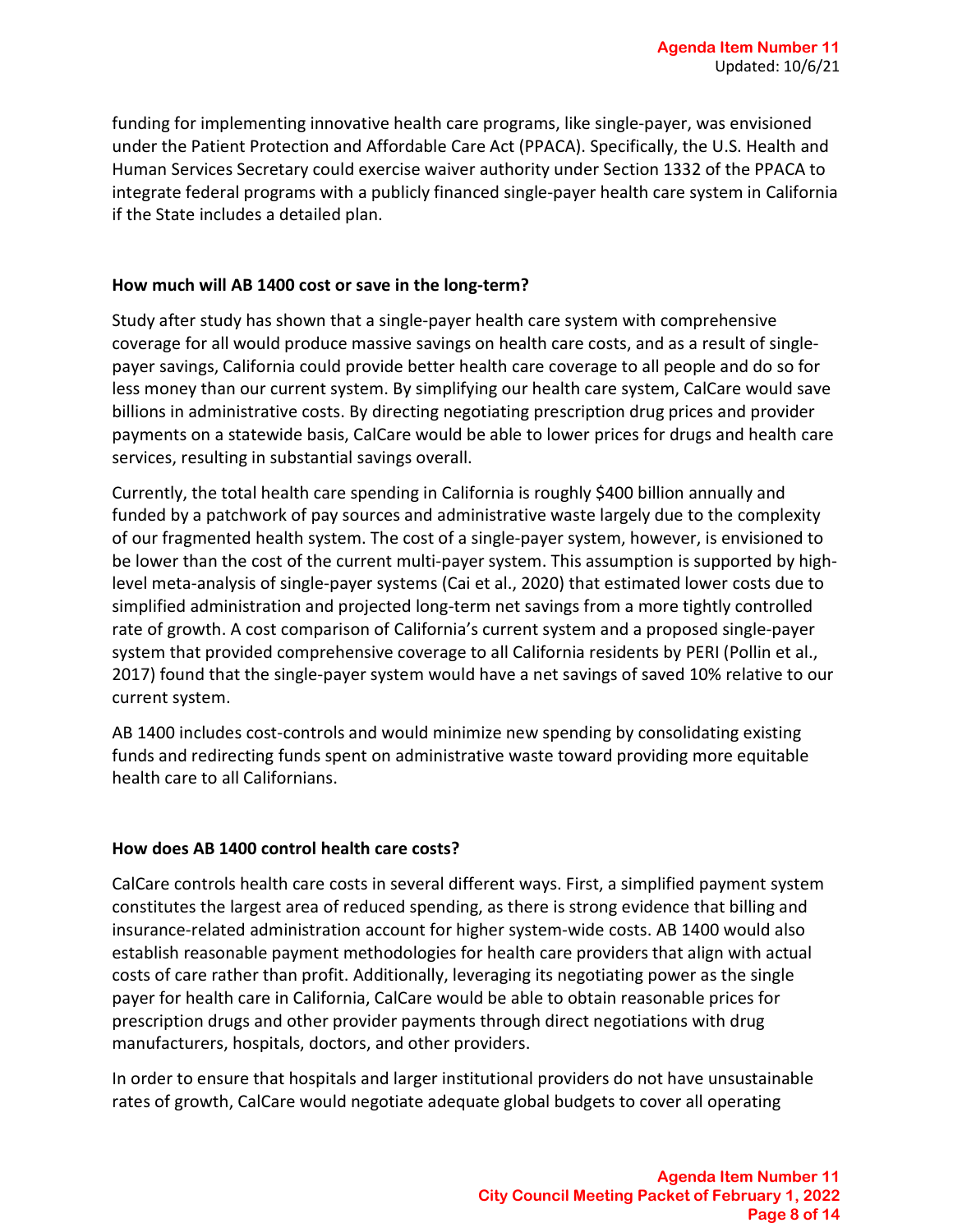expenses while making strategic investments to promote high quality, equitable health care. Tailored to each hospital or institutional provider, global budgets ensure that providers get the appropriate funding for the services that their patients need and that reimbursements are being used towards care.

To ensure that CalCare funds are used to target health care inequities, special projects funding and adjustments in the global budgeting process would ensure that hospitals and clinics in underserved areas would be able to receive increased payments.

## How would AB 1400 address the rising cost of prescription drugs?

CalCare will be able to leverage bulk purchasing power to negotiate lower costs of prescription drugs in California. Currently, drug prices are set high by drug manufacturers that expect insurance companies, pharmacy benefit managers, and health providers to use their market share to negotiate a lower price. Having a single large public purchaser of prescription drugs will allow hospitals and other institutional providers to pay less.

#### How will CalCare address long-term care?

AB1400 will fully cover long-term care for older adults and people living with disabilities.

CalCare provides long-term care with the goal to cause as little disruption to a person's life as possible. One of the hardest aspects of needing long-term care is the fear of losing the ability to live a healthy and independent lifestyle. The CalCare long-term care benefit is geared toward helping people remain in their homes, though it also covers long-term care facilities for those who need them.

The CalCare governance structure would include an Advisory Commission on Long-Term Services and Supports (LTSS), which must include people who use LTSS, to help guide the CalCare board's policymaking on LTSS.

## Can people opt-out of CalCare?

The benefits outlined by AB 1400 are guaranteed to all California residents, and their health care services will be paid through the CalCare single-payer system. Individuals will not be able use an alternative payment system for a provider reimbursed by CalCare. However, individuals could choose to receive services from providers without participating agreements with CalCare and pay out-of-pocket for services that would have been covered by CalCare if the care was rendered by a CalCare provider.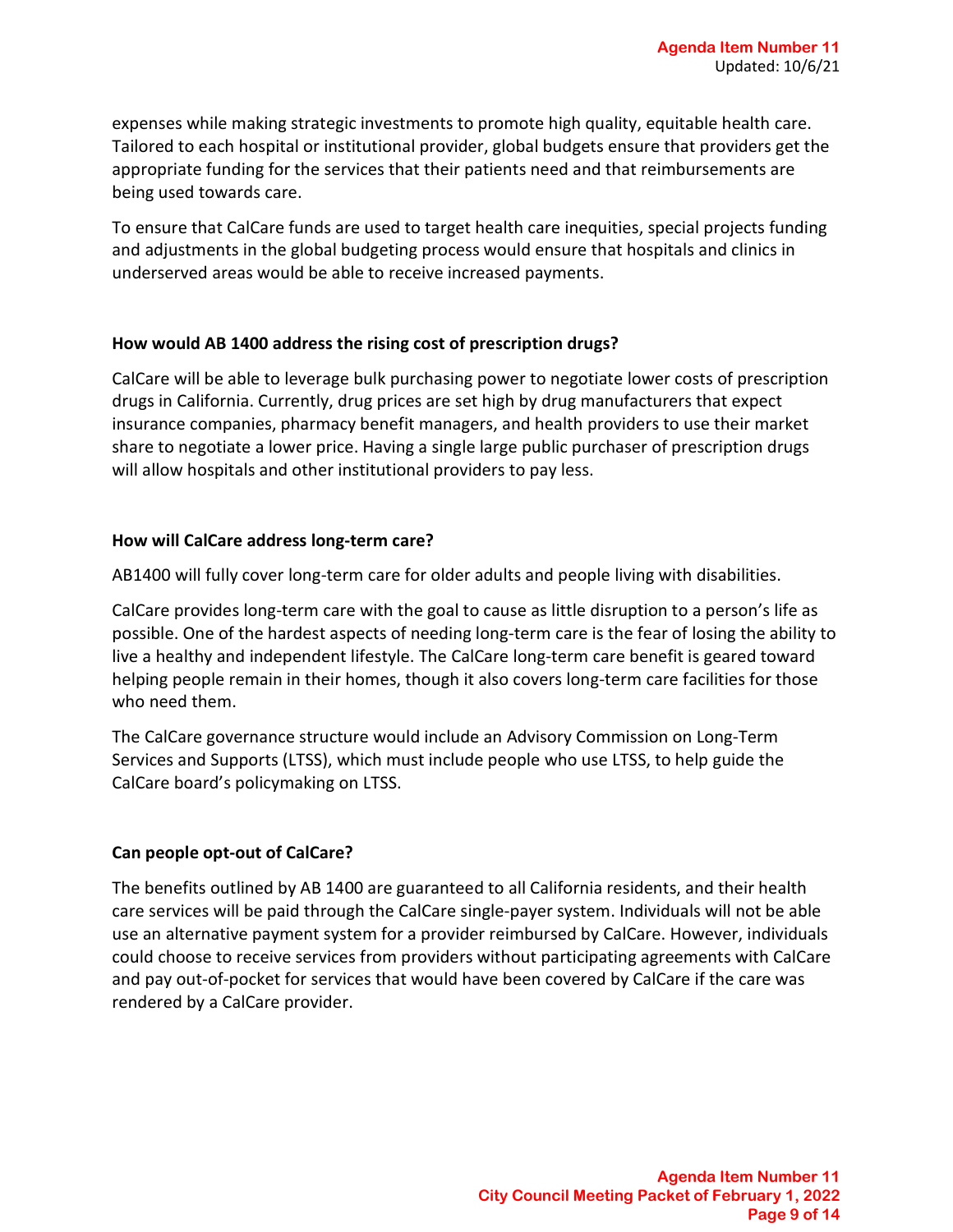#### Will I see a difference in the way my health care is delivered under CalCare?

No, CalCare is a simplified payment system that will not disrupt the delivery or quality of health care that Californians have grown accustomed to. On the contrary, CalCare will end persistent disruptions to care that arise from changes in health insurance and provider networks. For example, a visit to the doctor would be adequately reimbursed by CalCare without the need for a prior approval or authorization from an insurer or health plan. Under CalCare, the only thing that would change is how your health care is paid.

## Would CalCare be making any decisions on the health care I receive?

No, CalCare would put health care decisions in the hands of you and your health care provider. CalCare also ensures that the professional judgment of health care professionals, in consultation with their patients, is the basis for health care decisions.

#### Will I be able to choose my own doctor and health care providers?

Yes, a patient will have the freedom to choose their doctors, hospitals, and other providers without worrying about whether a provider is "in-network."

#### Can I keep my current health insurance or private health plan under CalCare?

No, commercial health insurance would not be allowed to pay for services covered under CalCare's comprehensive benefits package. Additionally, CalCare providers would agree to exclusively accept payment for covered care through CalCare. However, insurance companies could offer commercial coverage for benefits that may not be covered by CalCare (e.g., nonmedically necessary services or coverage for anyone who is not eligible for CalCare).

## How would CalCare affect the Veterans Health System, TRICARE, and Indian Health Services?

The Veterans Health Administration, military hospitals and clinics, and Indian Health Services would not be affected by CalCare, unless the federal government chooses to contract with CalCare to provide care for TRICARE or IHS enrollees. California residents eligible for care through the Veterans Health Administration, TRICARE, or the Indian Health Services would be fully eligible for CalCare just like every other California resident.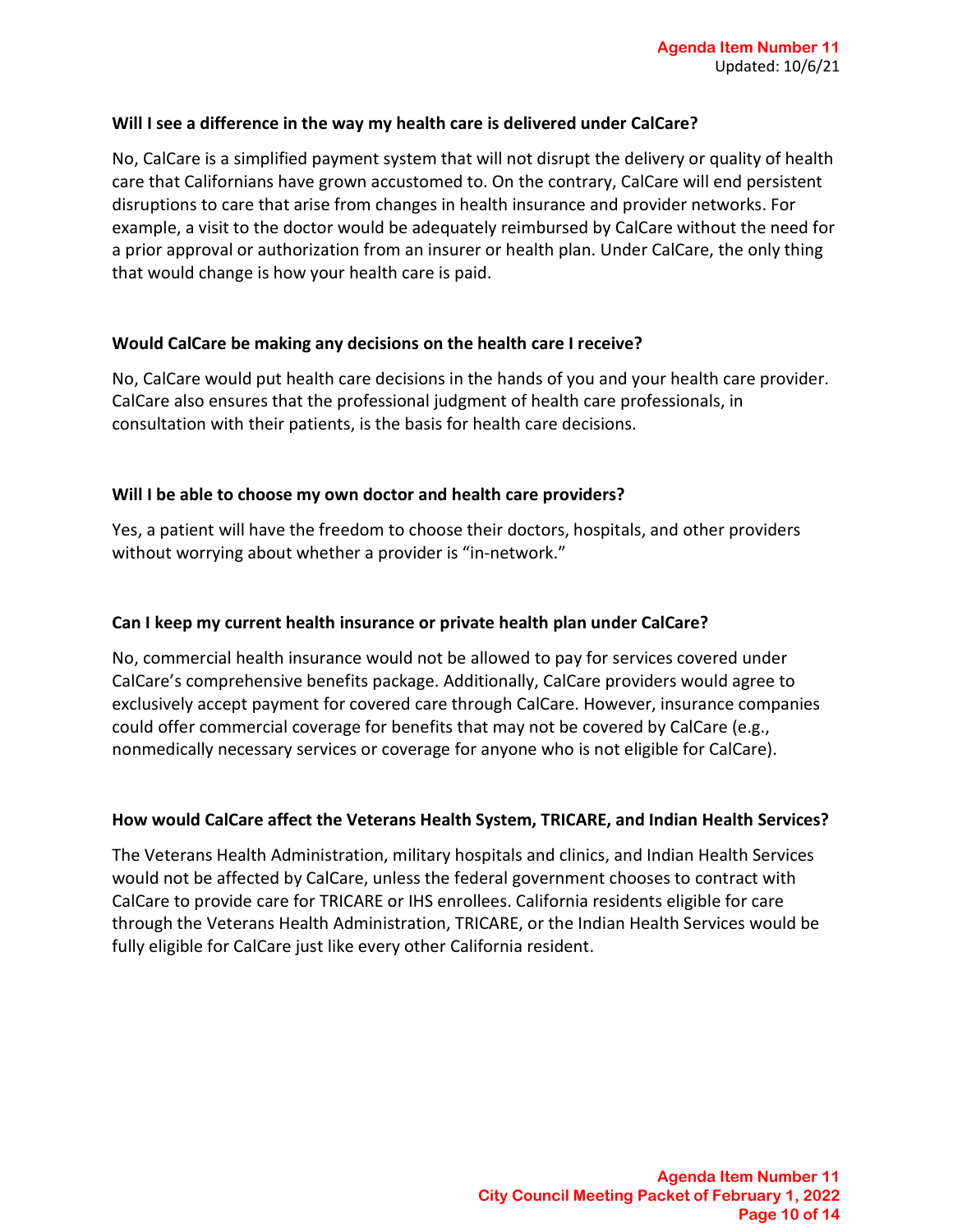#### How would CalCare ensure patients have timely access to care?

Under CalCare, patients should expect timely access to care and decreased wait times to make an appointment with a health care provider. Currently, patients experience wait times due to lack of providers, particularly in rural and or medically underserved areas. Hospital closures have also affected access, particularly in rural areas.

CalCare's program design includes a provider reimbursement structure to incentive care where it is needed. It also allows for a special projects budget that would create reliable funding streams for hospitals and other institutional providers in rural and medically underserved areas that could be used to increase the capacity of providers. For example, special projects funds could be used to expand health care provider facilities, increase staffing, or extend operating hours. Additionally, there would be capital expenditures available to prioritize funding for the construction or renovation of health care facilities in rural or medically underserved areas.

Currently, our existing system causes patients to delay seeking care due to burdensome costs of access and other financial barriers such as cost-sharing or potential surprise medical bills. CalCare would remove these cost barriers, like copays and deductibles, since a person's ability to afford care would no longer matter.

#### How will CalCare address health care disparities and inequities in the health care system?

CalCare will remove barriers to care that prevent vulnerable populations, like people of color and those with low incomes, from being served by the current health care system. Financial barriers to care, such as copays and deductibles, will end with CalCare. Other barriers, like limited insurance networks and prior authorization requirements, will also end.

CalCare will also create and support new ways for vulnerable populations to access health care. For example, it will establish a special projects budget to fund the construction, renovation, or staffing of health care facilities in rural or underserved communities. CalCare will also prioritize the funding of special projects that address the health inequities that pervade our health care system.

Additionally, CalCare will fund hospitals with global budgets that align payments with the needs and actual cost of care of patients. This will ensure that rural and safety net hospitals have adequate resources to provide quality care and not be completely dependent on an area's patient-payer mix. Creating a system that supports our most vulnerable communities will ensure a more equitable health care system for all.

From a public health perspective, the COVID-19 pandemic has also demonstrated how important it is to address health disparities. Controlling the spread of infectious disease is much more difficult when disparities and inequities are allowed to persist and place the entire health system at risk.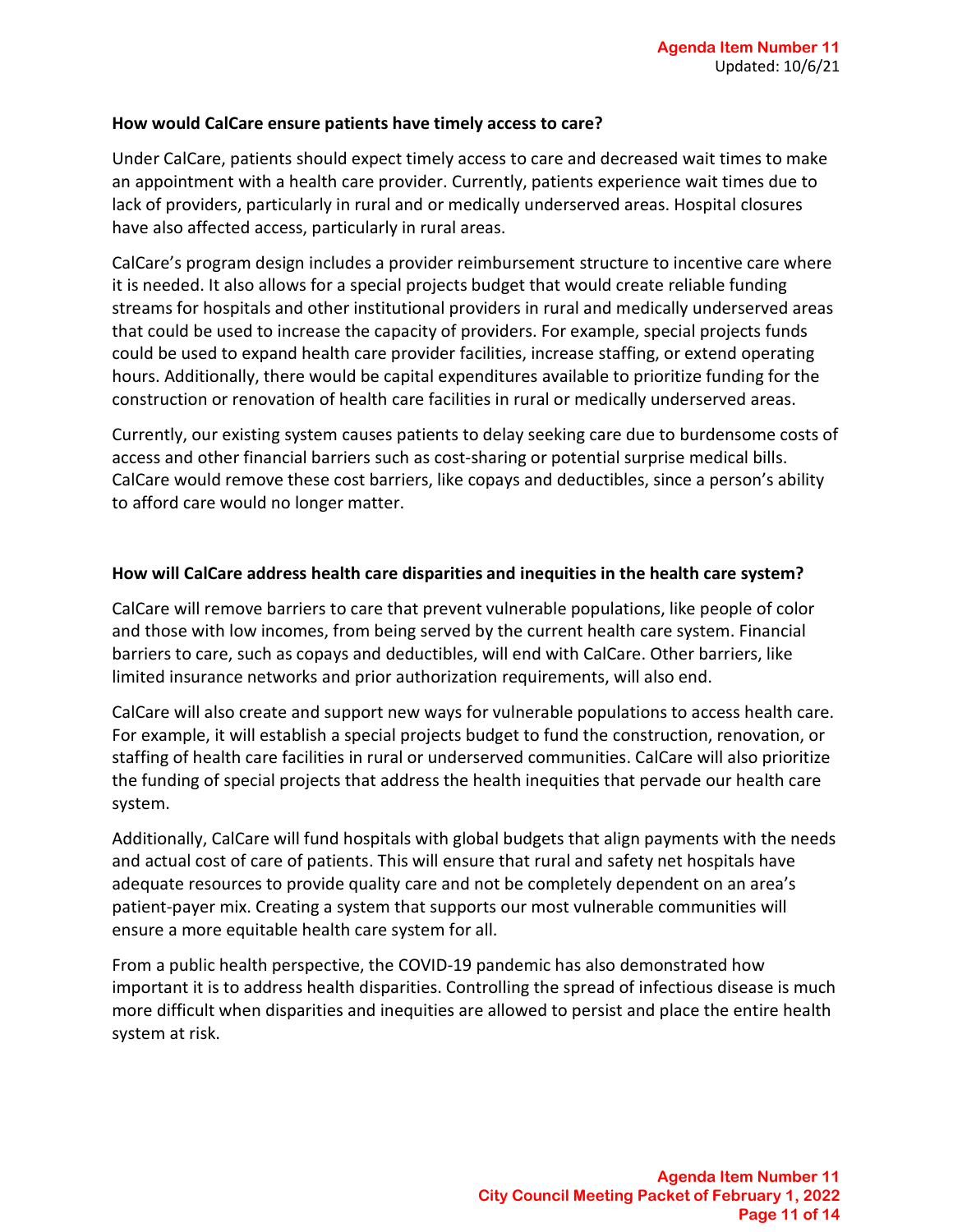# AB 1400 California Guaranteed Health Care for All Act (CalCare) **Agenda Item Number 5**

**Assembly Members Ash Kalra, Lee, Santiago Principal Coauthors »** Assembly Members Chiu and Ting and Senators Lena Gonzalez, McGuire, and Wiener **Coauthors »** Assembly Members Carrillo, Friedman, Kamlager, McCarty, Nazarian, Luz Rivas, Wicks and Senators Becker, Cortese, Laird, and Wieckowski

## **SUMMARY**

Today's U.S. health care system is a complex, fragmented multi-payer system that still leaves wide gaps of coverage and poses significant issues of affordability. Despite health care spending in the U.S. far exceeding other highincome, industrialized countries that offer a publically financed single-payer system, we consistently report worse health outcomes and disparities among vulnerable populations.

AB 1400 sets in motion a single-payer health care coverage system in California, called Cal-Care, for all residents, regardless of citizenship status. By streamlining payments and lowering per-capita health care spending, CalCare guarantees quality health care and long-term care without creating barriers to care or outof-pocket costs.

By affirming health care as a right to all Californians and establishing a payment system that eliminates waste and aligns reimbursements with the actual cost of care, we can make significant progress on financing and acquiring state and federal approvals.

## HEALTH SYSTEM STATUS QUO

An estimated 2.7 million Californians remain uninsured<sup>1</sup> and millions more with coverage often delay or are unable to access necessary medications or health care services due to cost. Since the Covid-19 pandemic, that number has grown as many workers have lost their employer-based coverage or were unable to afford the high cost of health care due to economic constraints.

Health care spending in the United States far outpaces other industrialized countries.<sup>2</sup> Based on prior years of health insurance rate filing data, hospital costs and physician services

represent an overwhelming proportion of the overall projected premium dollar — 75% of the projected 2018 premium dollar.

Americans use significantly less health care services than people in other industrialized countries<sup> $3$ </sup> — including physician visits and hospital admissions — yet spending is greater due to higher prices. Despite higher spending, Americans have worse health outcomes, including shorter life expectancy and greater prevalence of chronic conditions.4

Another challenge with our health care system is the pervasiveness in health disparities. California is a diverse state — racially, ethnically, economically, and geographically — and vulnerable populations face greater health risks and have less access to safety net programs.

California's growing senior population, aged 60 years and over, is expected to grow more than three times as fast as the total population,<sup>5</sup> which will place additional strain on health care services. As more aging adults enter Medicare, there will be a need to improve access and lower costs by pooling state and federal funds.

 *continued* »»

- 1 Covered California estimates, Jan. 12, 2021.
- 2 I. Papanicolas, L.R. Woskie, and A.K. Jha, "Health Care Spending in the United States and Other High-Income Countries," *JAMA*, Mar. 13, 2018.
- 3 Health at a Glance 2017: OECD Indicators number of doctor consultations per person, hospital discharges, and average length of stay in hospital.
- 4 "U.S. Health Care from a Global Perspective: Spending, Use of Services, Prices, and Health in 13 Countries," The Commonwealth Fund, Oct. 2015.
- 5 California Department of Aging website, "Facts About California's Elderly." https://aging.ca.gov/ Data and Reports/.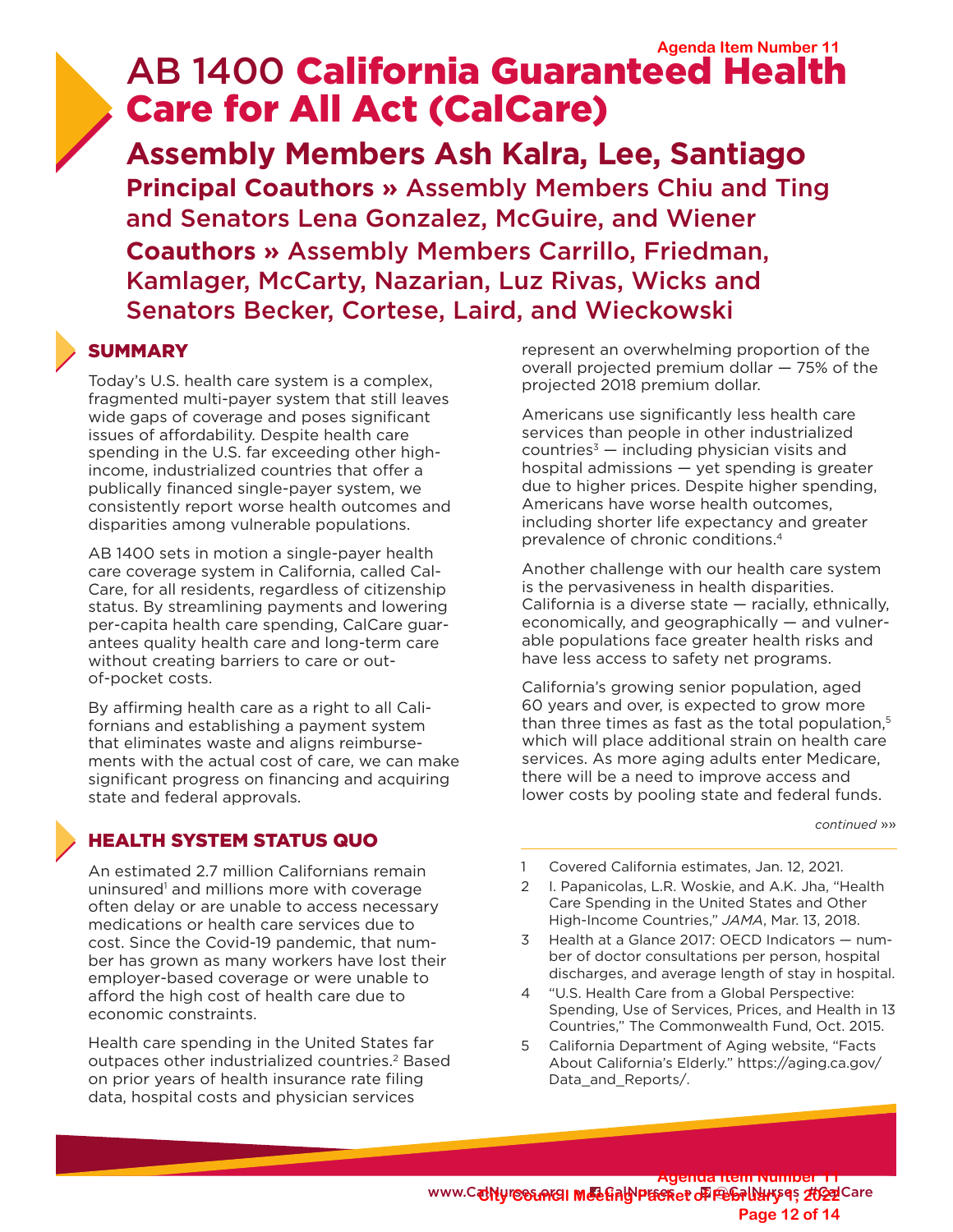#### **Agenda Item Number 5**

## CALIFORNIA'S GUARANTEED HEALTH CARE FOR ALL (CALCARE)

The Covid-19 pandemic has exposed how grossly flawed and inequitable our multi-payer health system is and how critical it is for all Californians to be guaranteed access to health care. AB 1400 will bring California closer to achieving a single-payer health care system by setting in place a comprehensive framework of governance, eligiblity and enrollment, benefits, delivery of care, and health care cost controls and program standards.

By passing the California Guaranteed Health Care for All Act, the state can position itself to seek consolidated federal waivers from the U.S. Department of Health and Human Services. These waivers would make it easier for California to consolidate health care dollars, provide flexiblity, expand benefits, and eliminate cost-sharing.

Upon being authorized and financed, CalCare will establish a comprehensive universal single-payer health care coverage program and a health care cost control system. CalCare will be set up as an independent public entity governed by a nine member executive board with expertise in health care policy and delivery.

The CalCare Board's composition shall be reflective of California's diversity and free of any conflicts of interest. The Board shall convene a Public Advisory Committee to advise on all matters of policy and make informed recommendations.

## THE CALCARE MISSION AND DUTIES

CalCare will be charged with overseeing the state's single-payer system, and will ensure the following »

#### » Comprehensive Benefits and Freedom of Choice

Californians will have access to comprehensive health care coverage, including all primary and preventive care, hospital and outpatient services, prescription drugs, dental, vision, audiology, reproductive health services, maternity and newborn care, long-term services and supports, prescription drugs, mental health and substance abuse treatment, laboratory and diagnostic services, ambulatory services,

and more. Patients will have freedom to choose doctors, hospitals, and other providers they wish to see, without worrying about whether a provider is "in-network."

#### » No Premiums, Copays, or Deductibles

Californians would receive health care services and other defined benefits without paying any premiums or deductibles. Upon receiving care, patients would not be charged any copays or other outof-pocket costs.

#### » Addressing Health Care Disparities

CalCare would remove barriers to care and create a special projects budget to fund the construction, renovation, or staffing of health care facilities in rural or underserved communities.

#### » Long-Term Services and Supports for People with Disabilities and the Elderly

Long-term services and supports for daily living will be fully covered for medically determinable conditions, whether physical, mental or due to age.

#### » Reducing Health Care Spending and Improving Care

CalCare would move the state to a simplified health care payment system that will free health care providers from devoting time on billing and instead focus on patient care. The new system would establish reasonable payment methodologies for providers that are aligned with the actual costs of care rather than driven by profits. Health care professionals and institutional providers would be prohibited from over utilizing services. CalCare can negotiate bulk drug prices for all Californians and take other measures to lower the costs of prescription drugs.

#### » Global Budgets for Institutional Providers

CalCare would negotiate fair, adequate global budgets to hospitals and other institutional providers to help contain the exorbitant costs by aligning health care payments with the actual cost of care and eliminating waste present in the system today. Institutional providers may submit appeals to the global budget to address justifiable or unforeseen circumstances.





**www.CalNyres&Arg1 Meeting Preserved of February 4022 Care Agenda Item Number 5 Page 13 of 14**